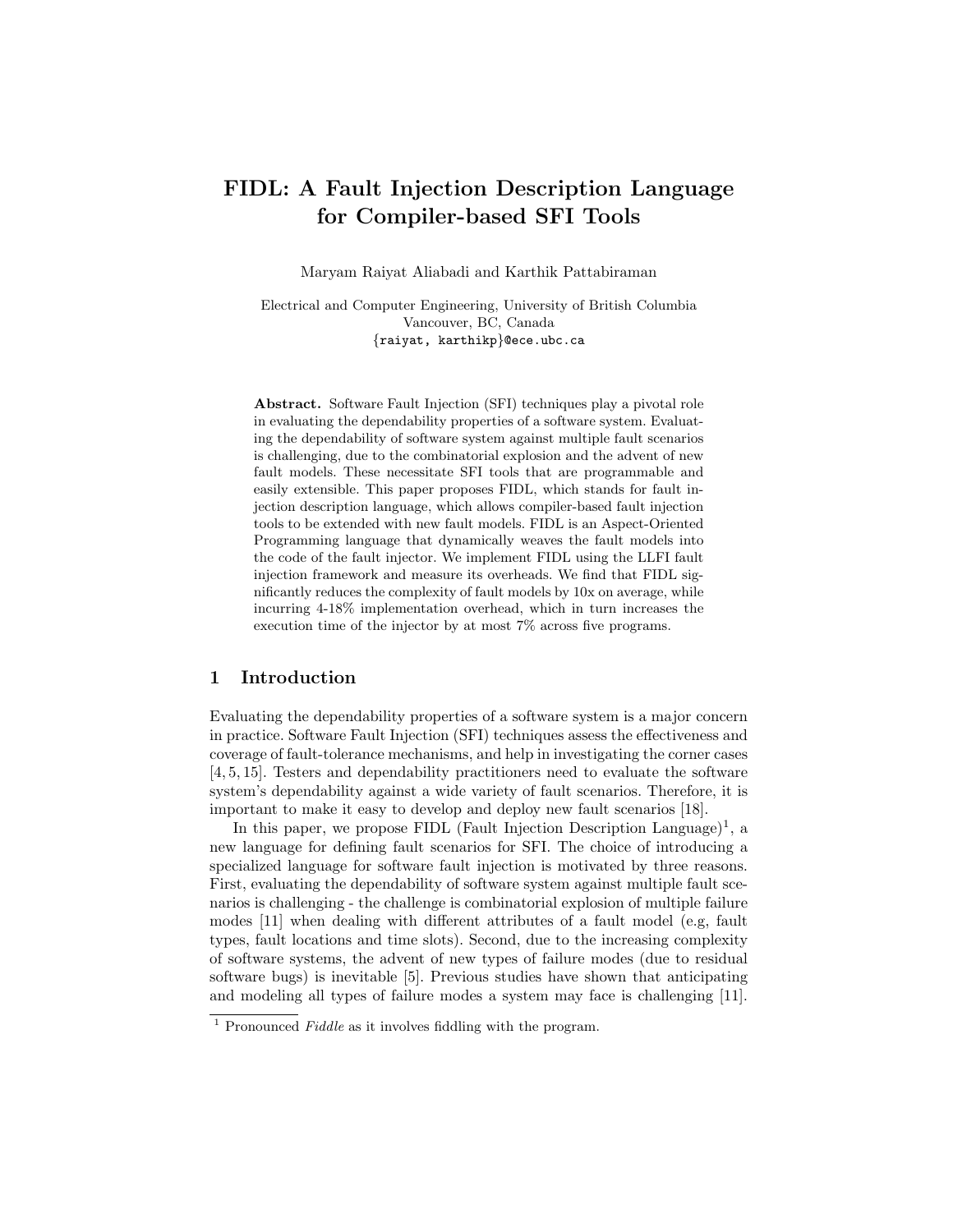Hence, SFI tools need to have extensibility facilities that enable dependability practitioners to dynamically model new failure modes, with low effort. Third, decoupling the languages used for describing fault scenarios from the fault injection process enables SFI tool developers and application testers to assume distinct roles in their respective domains of expertise.

The main idea in FIDL is to use Aspect Oriented Programming (AOP) to weave the aspects of different fault models dynamically into the source program through compiler-based SFI tools. This is challenging because the language needs to capture the high-level abstractions for describing fault scenarios, while at the same time being capable of extending the SFI tool to inject the scenarios. Prior work has presented domain specific languages to drive the fault injection tool [3, 6, 11, 16, 18]. However, these languages provide neither high level abstractions for managing fault scenarios, nor dynamic extensibility of the associated SFI tools. To the best of our knowledge, FIDL is the first language to provide highlevel abstractions for writing fault injectors spanning a wide variety of software faults, for extending compiler-based SFI tools.

Paper contributions: The main contributions of this paper are as follows:

- Proposed a fault injection description language (FIDL) which enables programmable compiler-based SFI tools.
- Built FIDLFI, a programmable software fault injection framework by adding FIDL to LLFI, an open-source, compiler-based framework for fault injections [1, 14].
- Evaluated FIDL and FIDLFI on five programs. We find that FIDL reduces the complexity of fault models by 10x on average, while incurring 4 to 18% implementation overhead, which in turn increases the time overhead by at most 6.7% across programs compared to a native  $C_{++}$  implementation.

# 2 Background

We developed FIDL as an Aspect-Oriented Programming (AOP) language on the LLFI fault injection framework. In this section, we first provide a brief overview of LLFI. We then explain why we are motivated to develop an AOP language for extending and driving LLFI. Though we demonstrate FIDL in the context of LLFI, it can be applied to any compiler-based SFI tool.

#### 2.1 LLFI

LLVM is a production, open-source compiler that allows a wide variety of static program analysis and transformations [13]. LLFI is an open source LLVM-based fault injection tool that injects faults into the LLVM Intermediate Representation (IR) level of application source code [21]. LLFI was originally developed for hardware fault injection. It injects a fault (e.g., bit flip) into a live register at every run of program in specific locations that are instrumented during compile time [14]. LLFI also allows user to track the fault propagation path, and map it back to the application source code.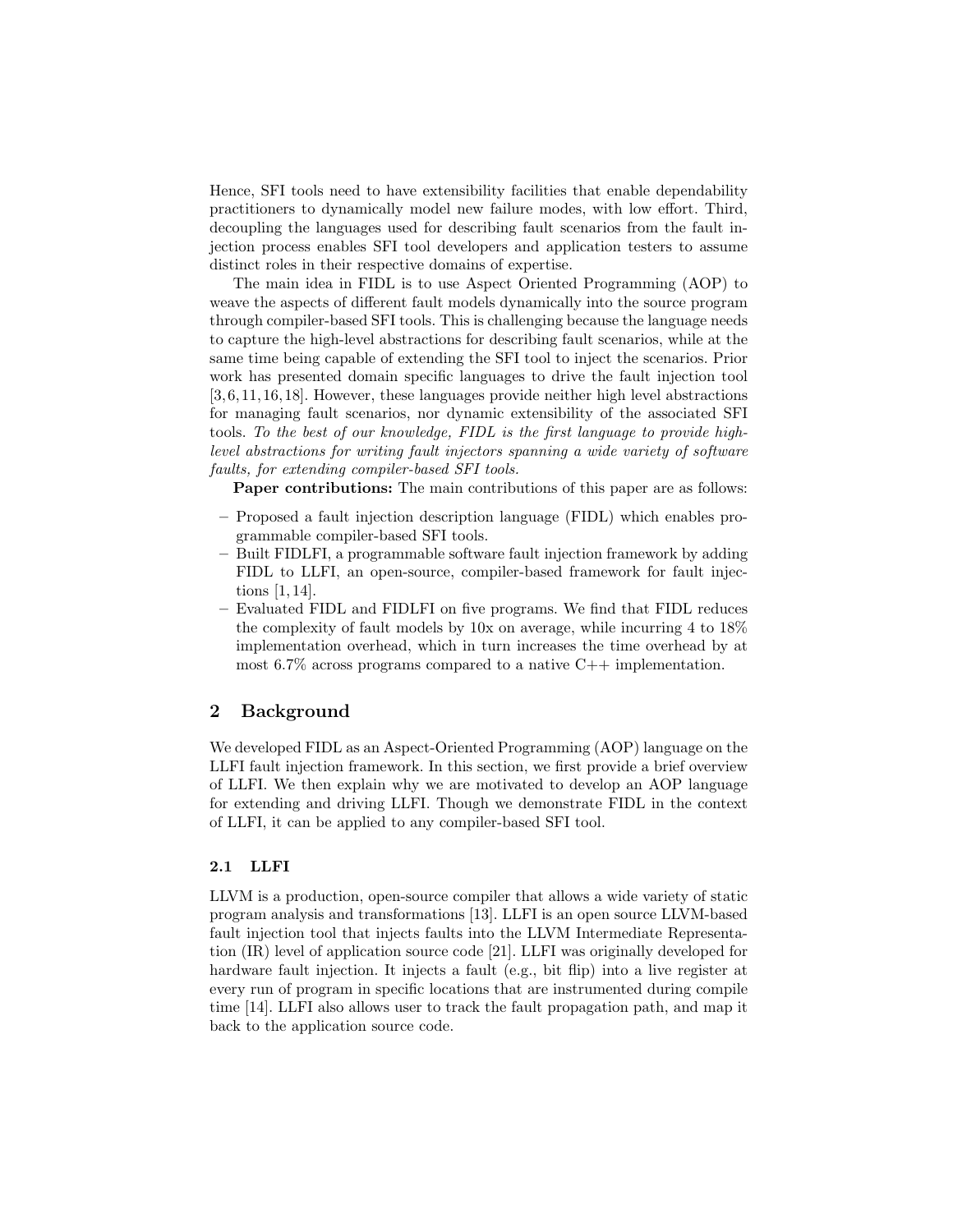Since its development, we have extended LLFI to inject different kinds of software faults in a program in addition to hardware faults [1]. This is the version of LLFI that we use in this paper for comparison with FIDL.

# 2.2 Aspect-Oriented Programming (AOP)

Object-Oriented Programming (OOP) is a well-known programming technique to decompose a system into sets of objects. However, it provides a static model of a system - thus any changes in the requirements of software system may have a big impact on development time. Aspect-Oriented Programming (AOP) presents a solution to the OOP challenge since it enables the developer to adopt the code that is needed to add secondary requirements such as logging, exception handling without needing to change the original static model [17]. In the following, we introduce the standard terminology defined in AOP [17].

- Cross-cutting concerns: are the secondary requirements of a system that cut across multiple abstracted entities of an OOP. AOP aims to encapsulate the cross-cutting concerns of a system into aspects and provide a modular system.
- Advice: is the additional code that is "joined" to specific points of program or at specific time.
- Point-cut: specifies the points in the program at which advice needs to be applied.
- Aspect: the combination of the point-cut and the advice is called an aspect. AOP allows multiple aspects to be described and unified into the system automatically.

## 3 Related work

A wide variety of programmable fault injection tools based on SWIFI (SoftWare Implemented Fault Injection) techniques have been presented in prior work [3, 6, 11, 11, 12, 16, 18, 23]. In this section, we aim to define where FIDL stands in relation to them. More particularly, we argue why "Programmability" is a necessity for fault injection tools.

Programmability, is defined as the ability of programming the fault injection mechanism for different test scenarios based on desired metrics of the tester [6, 18]. Programmability has two aspects. The first is a unified description language that is independent of the language of the SFI tool [3]. This language is needed to accelerate the process of fault scenario development, and dynamically manage the injection space for a variety of fault types. The second aspect of programmability is providing high level abstractions in the language. The abstracted information keeps the fault description language as simple as possible. By removing the complexity of fault scenario's developing phases, high level abstraction enhances the usability of the tool [3, 9, 11, 16].

There have been a number of languages for fault injection. FAIL\* is a fault injection framework supported by a domain specific language that drives the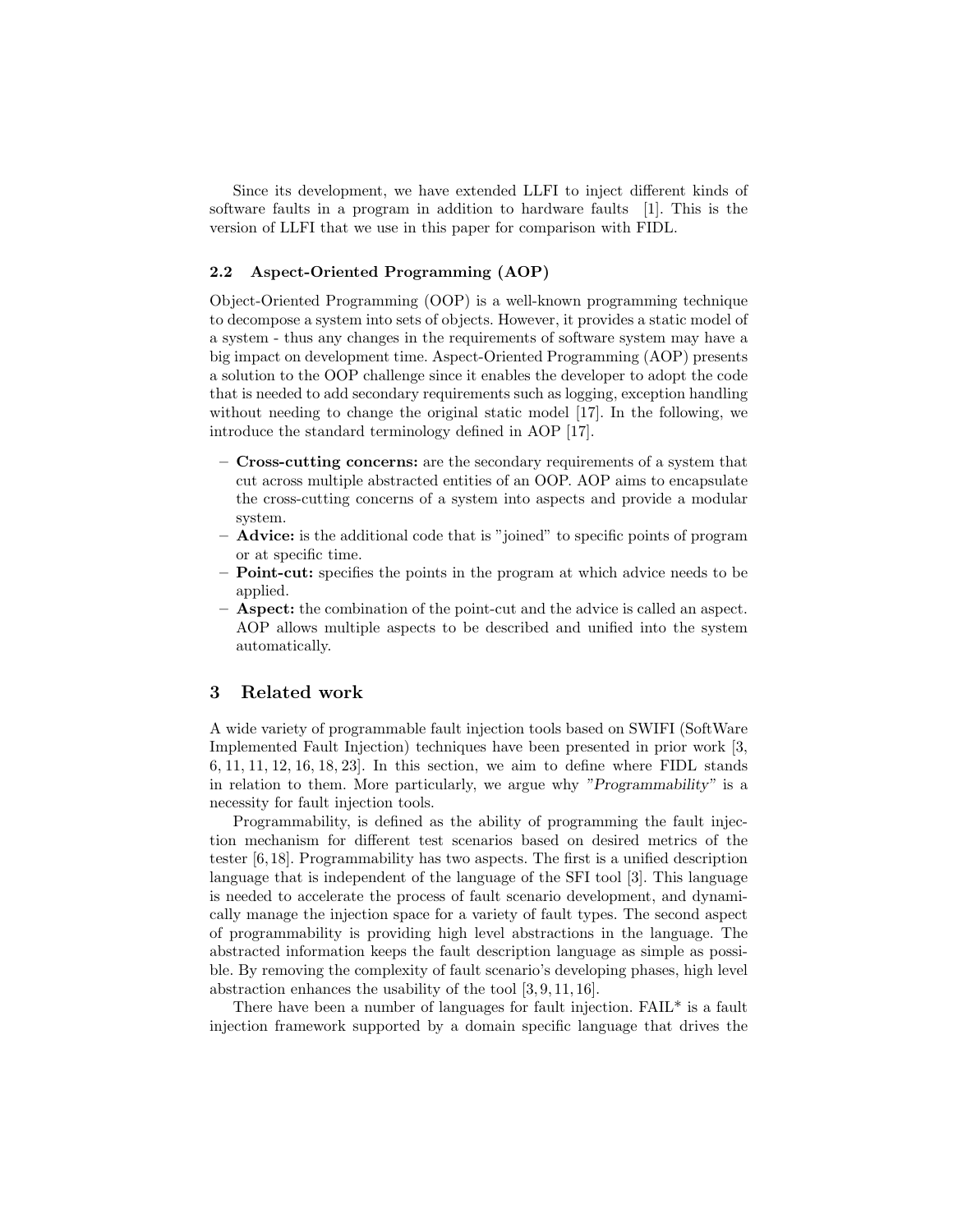fault load distributions for Grid middleware [18]. FIG is supported by a domain specific language that manages the errors injected to application/shared library boundary [3]. Orchestra and Genesis2 use scripts to describe how to inject failures into TCL layers and service level respectively [6, 12]. LFI is supported by a XML-based language for introducing faults into the libraries [16]. EDFI is a LLVM-based tool supporting a hybrid (dynamic and static) fault model description in a user-controlled way through command line inputs [8]. However, the aforementioned languages do not provide high level abstractions, and hence developing a new fault model (or scenario) is non-trivial. PREFAIL proposes a programmable tool to write policies (a set of multiple-failure combinations) for testing cloud applications [11]. Although its supporting language provides high level abstractions, the abstracted modules only manage the failure locations, and do not provide any means to describe new failure types.

# 4 System overview

In this paper, we present FIDLFI: a programmable fault injection framework, which improves upon the previous work in both extensibility and high level abstraction. FIDLFI enables programmability of compiler-based SFI tools, and consists of two components: a SFI engine to manage fault injection, and FIDL as SFI driver to manage fault scenarios. It enables testers to generate aggregate fault models in a systematic way, and examine the behavior of the Application Under Test (AUT) after introducing the fault models.

We built the FIDL language to be independent from the language used in the fault injector, which is  $C_{++}$ . This enables decoupling the SFI engine and FIDL. Figure 1 indicates the FIDLFI architecture, and the way both pieces interact with each other. The tester describes a fault scenario (new failure mode or a set of multiple failure modes' combinations) in FIDL script, and feeds it into the FIDL core, where it is compiled into a fault model in the  $C/C++$  language. The generated code is automatically integrated into the SFI engine's source code. It enables the SFI engine to test AUT using the generated fault model.

In the rest of this section, we first explain how we design aspects in FIDL to specify the fault model, and then, present the algorithm to weave the models into the fault injector.



Fig. 1: FIDLFI architecture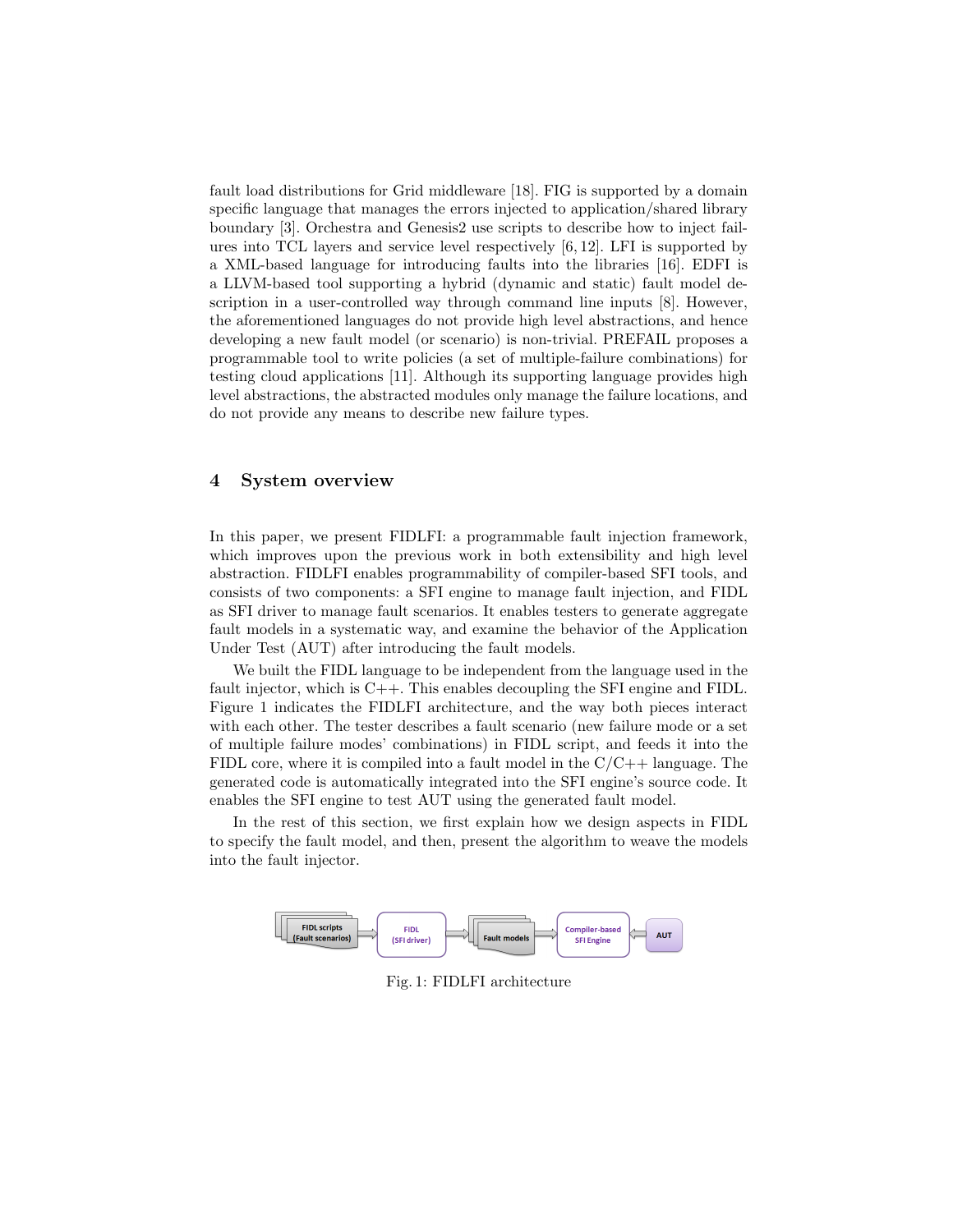#### 4.1 FIDL Structure

FIDL represents the fault models in a granular fashion. We reflected the granularity in the fault model by designing it in the form of distinguishable modules, in which the associated attributes are described. The main attributes of a fault model includes fault type (what to inject), and fault location (where/when to inject) that forms the basis of the model.

A FIDL script is formed of four core entities; Trigger, Trigger\*, Target and Action, each of which represents a specific task toward fault model design. Once a FIDL script is executed, the FIDL algorithm creates two separate modules (fault trigger and fault injector). Trigger, Trigger\* and Target are entities which are representative for responding to the where to inject question in fault model design. For simplicity, we call all three entities as *Triggers*. Triggers provide the required information for FIDL algorithm to generate fault trigger module. Triggers are like programmable monitors scattered all over the application in desired places to which FIDL can bind a request to perform a set of Actions. An Action entity represents what to be injected in targeted locations, and is translated to fault injector module by the FIDL algorithm.

We use the terms *instruction* and *register* to describe the entities, as this is what LLVM uses for its intermediate representation (IR) [13]. The FIDL language can be adapted for other compiler infrastructures which use different terms.

Trigger identifies the IR instructions of interest which have previously been defined based on the tester's primary metrics or static analysis results.

#### $Trigger: \leq instruction \ name \geq$

Trigger\* selects a special subset of identified instructions based on the tester's secondary metrics. This entity enables the tester to filter the injection space to more specific locations. Trigger\* is an optional feature that is used when the tester needs to narrow down the Trigger-defined instructions based on specific test purposes, e.g, if she aims to trigger the instructions which are located in tainted paths.

## Trigger\*: <specific instruction indexes>

Target identifies the desired register(s) in IR level (variable or function argument in the source code level).

#### $Target:$  < function name :: register type >

Register type can be specified as one of the following options;

## dst/RetVal/src (arg number)

in which dst and src stand for destination and source registers of selected instruction respectively, and RetVal refers to the return value of the corresponding instruction. For example fread:: src 2 means entry into 3rd source register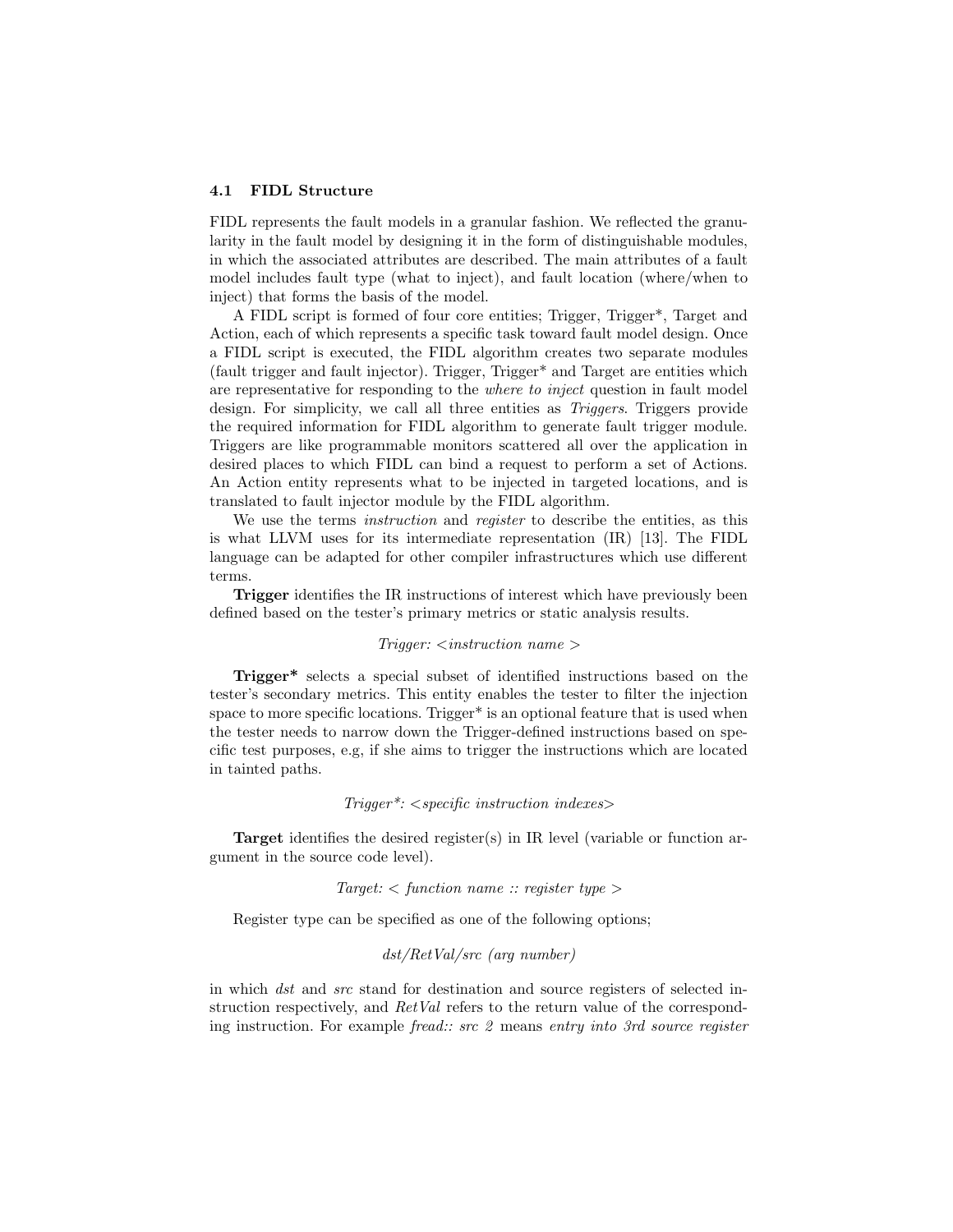of fread instruction, and similarly src  $\theta$  means entry into 1st source register of every Trigger-defined instruction.

Action defines what kind of mutation is to be done according to the expected faulty behavior or test objectives.

#### Action: Corrupt/Freeze/Delay/SetValue/ Perturb

Corrupt is defined as bit flipping the Data/Address variables. Delay and Freeze are defined as creating an artificial delay and creating an artificial loop respectively, and Perturb describes an erroneous behavior. If Action is specified as Perturb, it has to be followed by the name of a built-in injector of the SFI tool or a custom injector written in the C++ language.

Action : Perturb :: built-in/custom injector

#### 4.2 Aspect Design

We design aspects (advice and point-cut) using FIDL scripts. FIDL scripts are very short, simple, and use abstract entities defined in the previous section. This allows testers to avoid dealing with the internal details of the SFI tool or the underlying compiler (LLVM in our case), and substitutes the complex fault model design process with a simple scripting process. As indicated in Fig 2, FIDL core weaves the defined aspects into LLFI source code by compiling aspects into fault triggers and fault injectors, and automatically integrating them into LLFI.



Fig. 2: (a) Aspect-oriented software development [7], (b)FIDL as an AOP-based language.

Algorithm 1 describes how FIDL designs aspects, and how it weaves the aspects into LLFI source code. For the instructions that belong to both Trigger and Trigger<sup>\*</sup> sets (line 1), algorithm 1 looks for the register(s) that are defined in Target (line 2). Every pair of instruction and corresponding register provides the required information for building PointCut (line 3). FIDL takes the Action description to build Advice (line 4), that is paired with PointCut to form a FIDL aspect (line 5). Now, algorithm 1 walks through the AUT's code, and looks for the pairs of instruction and register(s) that match to those of PointCut (line 8). Then, it generates the fault trigger and fault injector's code in  $C_{++}$  (line 9, 10). Fault trigger is a LLVM pass that instruments the locations of code identified by PointCut during compile time, and fault injector is a C++ class that binds the Advice to the locations pointed to by PointCut during run time.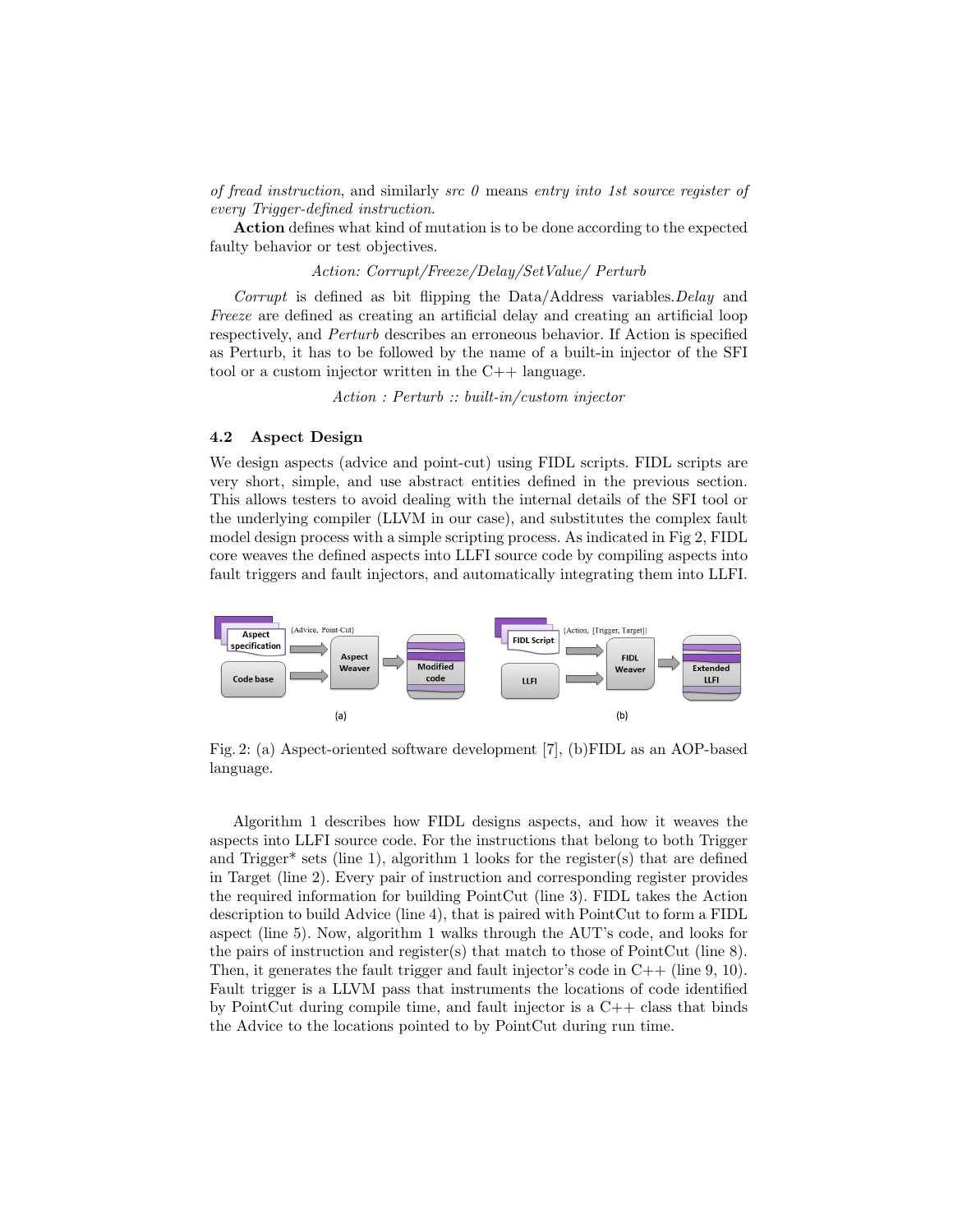Algorithm 1 FIDL weaver description

1: for all  $inst_i \in (Trigger \cap Trigger*)$  do 2: for all  $reg_j \in Target$  do 3:  $PointCut[i, j] \leftarrow [inst_i, reg_j]$ 4:  $\qquad \qquad Advice \leftarrow Action$ 5:  $Aspect \leftarrow [Advice, PointCut[i, j]]$ 6: Iterate all basic blocks of AUT 7: for all  $[inst_m, reg_n] \in AUT$  do 8: for all  $[inst_m, reg_n] = PointCut[i, j]$  do 9:  $FaultTrigger_k \leftarrow PointCut[i, j]$ 10: Generate  $FaultInjector$  from  $Advice$ 

# 5 Evaluation metrics

We propose three metrics for capturing the efficiency of our programmable fault injection framework, (1)complexity, (2)time overhead, and (3)implementation overhead. We apply these metrics to the SFI campaign that utilizes different fault models across multiple AUTs. For each metric, we compare the corresponding values in FIDL with the original fault injectors implemented in the LLFI framework (in  $C++$  code). Before we explain the above metrics, we describe the possible outcomes of the fault injection experiment across AUTs as follows:

- Crash: Application is aborted due to an exception.
- Hang: Application fails to respond to a heartbeat.
- SDC (Silent Data Corruption): Outcome of application is different from the fault-free execution result (we assume that the fault-free execution is deterministic, and hence any differences are due to the fault).
- Benign: None of the above outcomes (observable results) with respect to either fault masking or non-triggering faults.

Complexity is defined as the effort needed to set up the injection campaign for a particular failure mode. Complexity is measured as time or man hours of uninterrupted work in developing a fault model. Because this is difficult to measure, we calculate instead, the number of source Lines Of Code (LOC) associated with a developed fault model [22]. We have used the above definition for measuring of both OFM's and FFM's complexities. OFM (Original Fault Model) is the fault model which is primarily developed as part of the LLFI framework in  $C++$  language. FFM (FIDL-generated Fault Model) is the fault model which is translated from FIDL script to  $C++$  code by the FIDL compiler (our tool).

Time overhead is the extra execution time needed to perform fault-free (profiling) and faulty (fault injection) runs respectively compared to the execution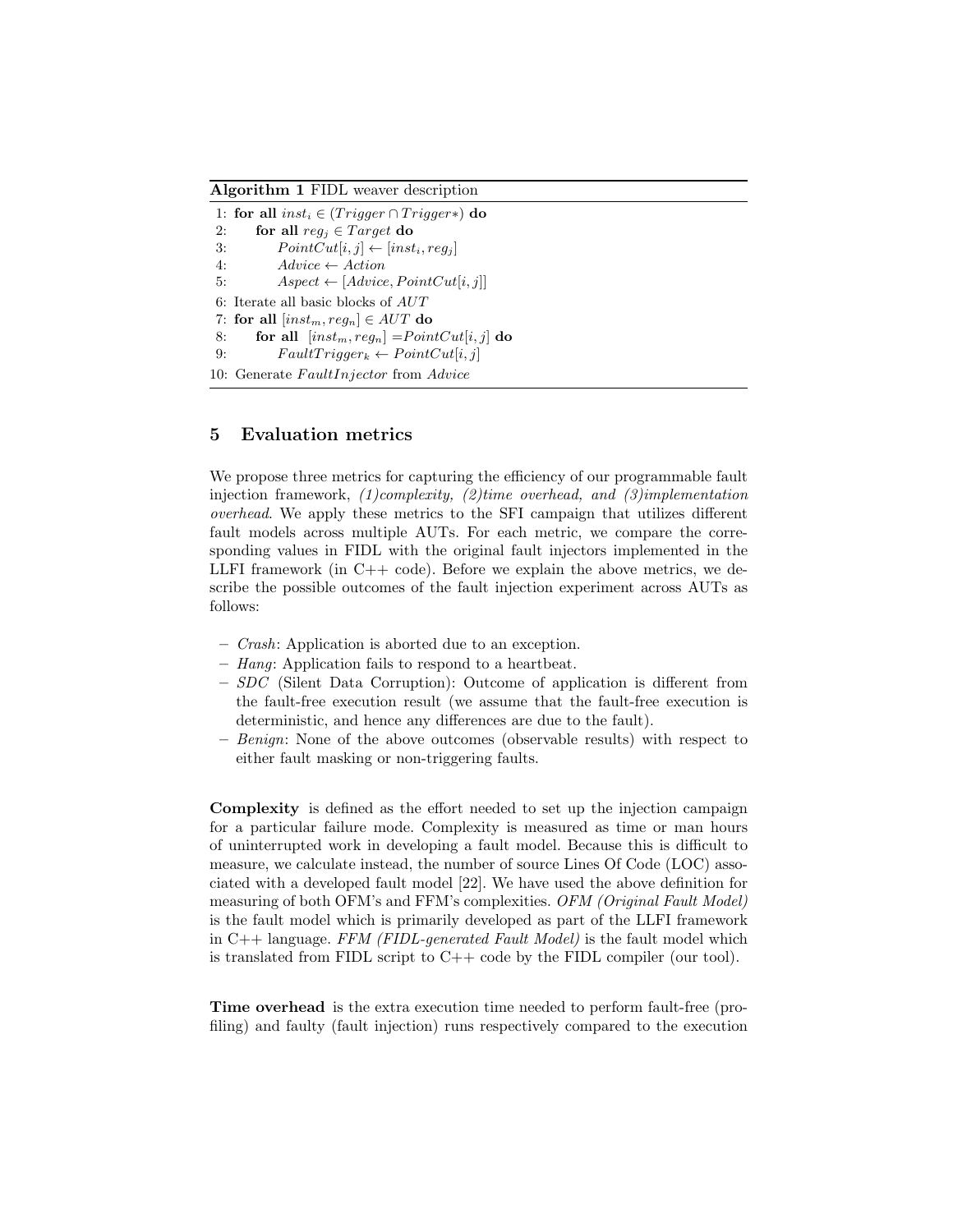time of AUT within our framework. To precisely measure the average time overhead of each SFI campaign, we only include those runs whose impact are SDCs, as the times taken by Crashes and Hangs depend on the exception handling overheads and the timeout detection mechanisms respectively, both of which are outside the purview of fault injections. We also exclude the benign results in time overhead calculations, because we do not want to measure time when the fault is masked as these do not add any overhead.

Implementation overhead is the number of LOC introduced by the translation of the FIDL scripts into C++ code. The core of FIDL includes a FIDL compiler written in Python, and three general template files to translate FIDL scripts to respective fault trigger and fault injector modules. FIDL core's is less than 1000 (Lines of Code) LOC. However, FIDL uses general templates to generate fault models' source code, which introduces additional space overhead. To measure this overhead, for every given fault model, we compared the original LOC of OFMs and those of FIDL-generated ones.

# 6 Evaluation

# 6.1 Experimental setup

Fault models: Using FIDL, we implemented over 40 different fault models that had originally been implemented in LLFI as  $C++$  code<sup>2</sup>. However, due to time constraints, we choose five fault models for our evaluation, namely Buffer overflow, Memory leak, Data corruption, Wrong API and G-heartbleed (Details in Table 1). We limited the number of applied fault models to 5, as for a given fault model, we need to perform a total of 20,000 runs (two types of campaigns (2\*2000 runs) with and without FIDL, across 5 benchmarks) for obtaining statistically significant results, which takes a significant amount of time.

| Fault model     | Description                                                            |  |  |
|-----------------|------------------------------------------------------------------------|--|--|
| Buffer overflow | The amount of data written in a local buffer exceeds the amount        |  |  |
|                 | of memory allocated for it, and overwrites adjacent memory.            |  |  |
|                 | Data corruption The data is corrupted before or after processing       |  |  |
| Memory leak     | The allocated memory on the heap is not released though its not        |  |  |
|                 | used further in the program.                                           |  |  |
| Wrong API       | Common mistakes in handling the program APIs responsibility for        |  |  |
|                 | performing certain tasks such as reading/writing files.                |  |  |
| G-heartbleed    | A generalized model of the Heartbleed vulnerability, that is a type of |  |  |
|                 | buffer over-read bug happening in memory(), where the buffer size      |  |  |
|                 | is maliciously enlarged and leads to information leakage [20]          |  |  |

Table 1: Sample fault model description

<sup>&</sup>lt;sup>2</sup> Available at: https://github.com/DependableSystemsLab/LLFI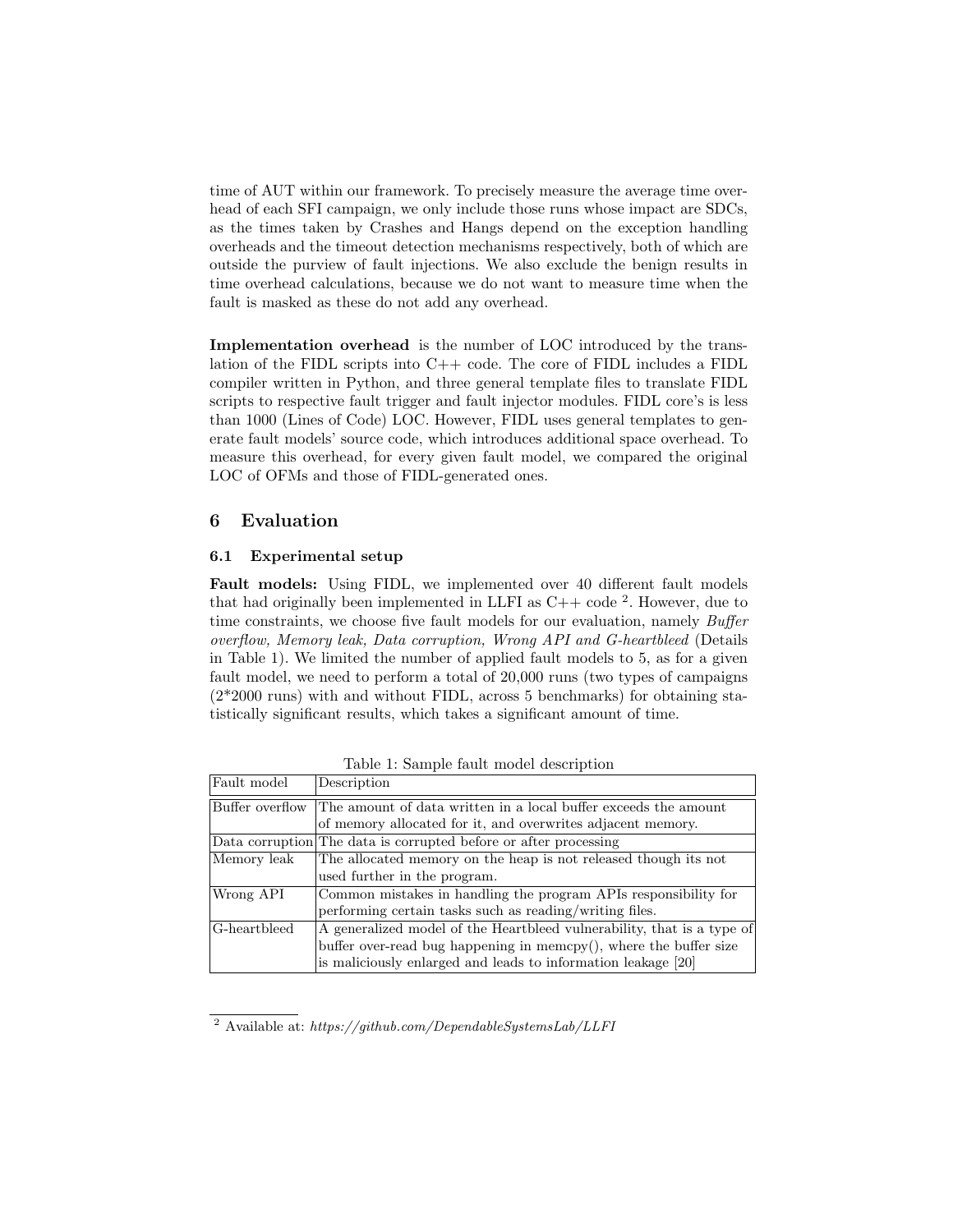Target injection: We selected five benchmarks from three benchmark suites, SPEC [10], Parboil [19], and Parsec [2]. We also selected the Nullhttpd web server to represent server applications. Table 2 indicates the characteristics of benchmark programs. The  $Src\text{-}LOC$  and  $IR\text{-}LOC$  columns refer to the number of lines of benchmark code in C and LLVM IR format respectively. In each benchmark, we inject 2000 faults for each fault model - we have verified that this is sufficient to get tight error bars at the 95% confidence intervals.

Benchmark Suite Description Src-LOC IR-LOC mcf SPEC Solves vehicle scheduling problems planning 1960 5054 transportation sad Parboil Sum of absolute differences kernel, used in 1243 3700 MPEG video encoder cutcp Parboil Computes the short range components of 1645 4200 Coulombic potential at grid points blackscholes Parsec | Option pricing with Black-Scholes Partial | 1198 | 3560 Differential Equations null httpd Nulllogic A multi-threaded web server for Linux and 2067 6930 Windows

Table 2: Characteristics of benchmark programs

Research Questions: We address three questions in our evaluation.

RQ1: How much does FIDL reduce the complexity of fault models?

RQ2: How much time overhead is imposed by FIDL?

**RQ3**: How much implementation overhead is imposed by FIDL?

#### 6.2 Experimental Results

Figure 4 shows the aggregate percentage of SDCs, crashes and benign fault injections (FI) observed across benchmarks for each of the fault models. We find that there is significant variation in the results depending on the fault model.

Complexity (RQ1): For each of the fault models, we quantitatively measure how much FIDL reduces the complexity of fault model development in our framework. Table 3 compares LOC of original fault models primarily developed in the C++ language, and fault models described in FIDL scripts. As can be seen, the LOC of FIDL scripts is much smaller than OFM ones, e.g, 10 LOC of FIDL script against 112 LOC of C++ code for developing G-heartbleed fault model. Thus, FIDL considerably reduces the fault model complexity by 10X, or one order of magnitude, on average, across fault models.

Time overhead (RQ2): Our first goal of time overhead evaluation is measuring how much LLFI slows down AUTs' execution by itself, even without FIDL. Given an OFM, we measured the average execution time for both profiling and fault injection steps, and computed the respective time overheads (TP and TF).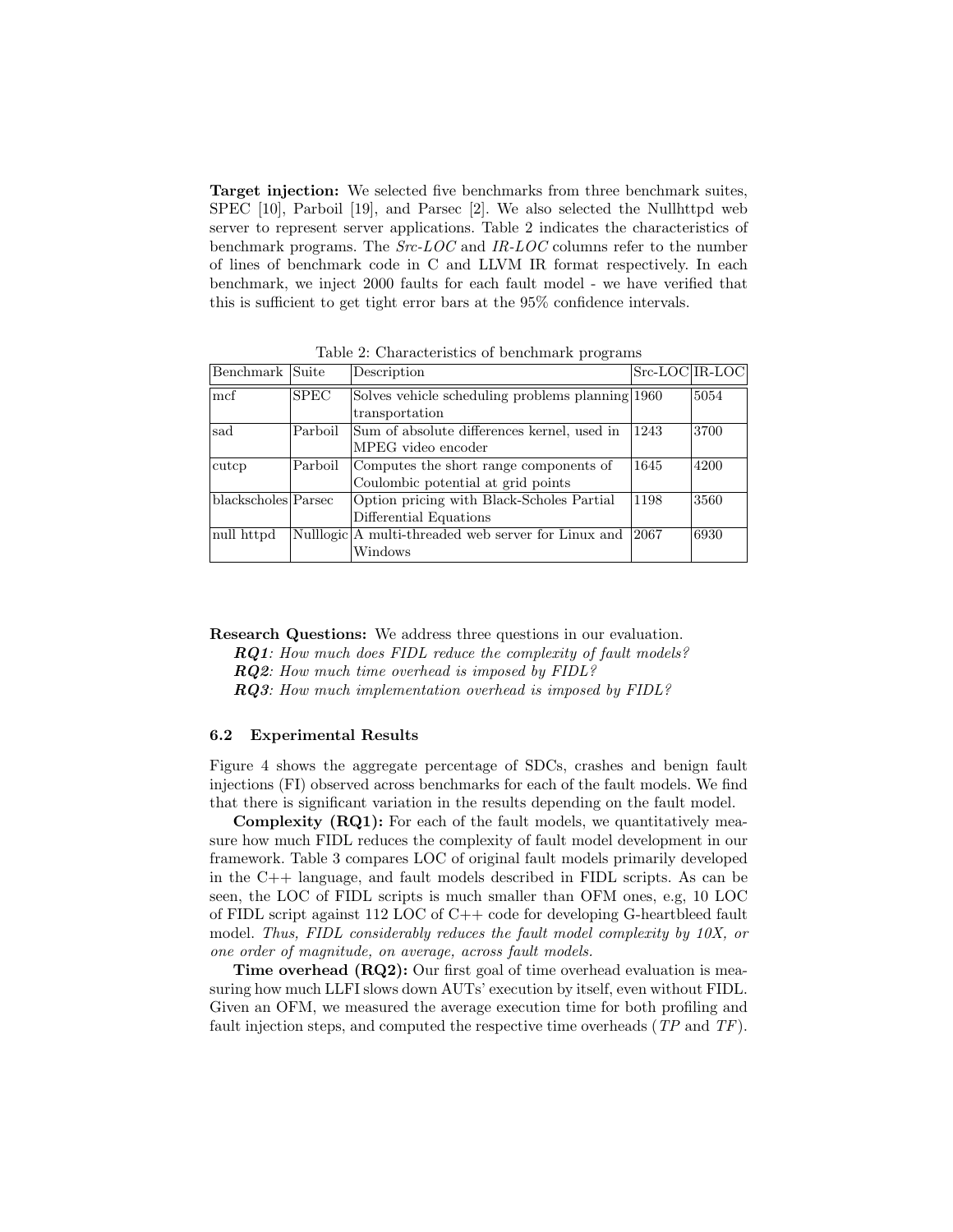Table 3: Comparing the complexity of FIDL scripts with original and FIDLgenerated fault models

|                 |     |     | Fault model OFM (LOC) FFM (LOC) FIDL script (LOC) |
|-----------------|-----|-----|---------------------------------------------------|
| Buffer overflow | 68  | 96  |                                                   |
| Memory leak     | 68  |     |                                                   |
| Data corruption | 61  | 64  |                                                   |
| Wrong API       | 109 | 111 |                                                   |
| G-Heartbleed    | 81  | 119 |                                                   |

We analyzed the results to figure out how time overhead varies for each fault model across benchmarks. We find that both TP and TF increase when the number of candidate locations for injecting the related fault increases, especially when the candidate location is inside a loop. For example, the number of memory de-allocation instances( $free()$  calls) within *cutcp* and  $mcf$  benchmarks are 18 and 4 respectively, and as can be seen in Fig  $3(c)$ , the associated TF and TP varies between 161-196% and 59-115% for these benchmarks. In this figure, the maximum and minimum time overhead are related to the sad and blackscholes with respective maximum and minimum number of *free*() calls.

Secondly, we aim to analyze how FIDL influences the time overhead. To do so, we repeated our experiments using FIDL-generated fault models, and measured the associated time overhead across benchmarks. As shown in Fig 3, the time overhead either shows a small increase or does not change at all. We also find that there is a positive correlation between the increased amount of time overhead and the additional LOC that FFMs introduce. For example, the G-heartbleed fault model imposes the maximum increase in time overhead (6.7%), and its implementation overhead has the highest value (21 LOC).

Implementation overhead (RQ3): We measured FIDL-generated failure modes (FFM) to calculate the respective implementation overhead in terms of the additional LOC (Table 3). We find that the implementation overhead for the selected fault models varies between 3-18 percent. As mentioned earlier, we find that the associated time overhead for the respective fault model with maximum implementation overhead is 6.7% , which is negligible.

# 7 Summary

In this paper, we proposed FIDL (fault injection description language) that enables the programmability of compiler-based Software Fault Injection (SFI) tools. FIDL uses Aspect-Oriented Programming (AOP) to dynamically weave new fault models into the SFI tool's source code, thus extending it. We compared the FIDL fault models with hand-written ones (in  $C_{++}$ ) across five applications and five fault models. Our results show that FIDL significantly reduces the complexity of fault models by about 10x, while incurring 4-18% implementation overhead, which in turn increases the execution time of the injector by atmost 7% across five different programs, thus pointing to its practicality.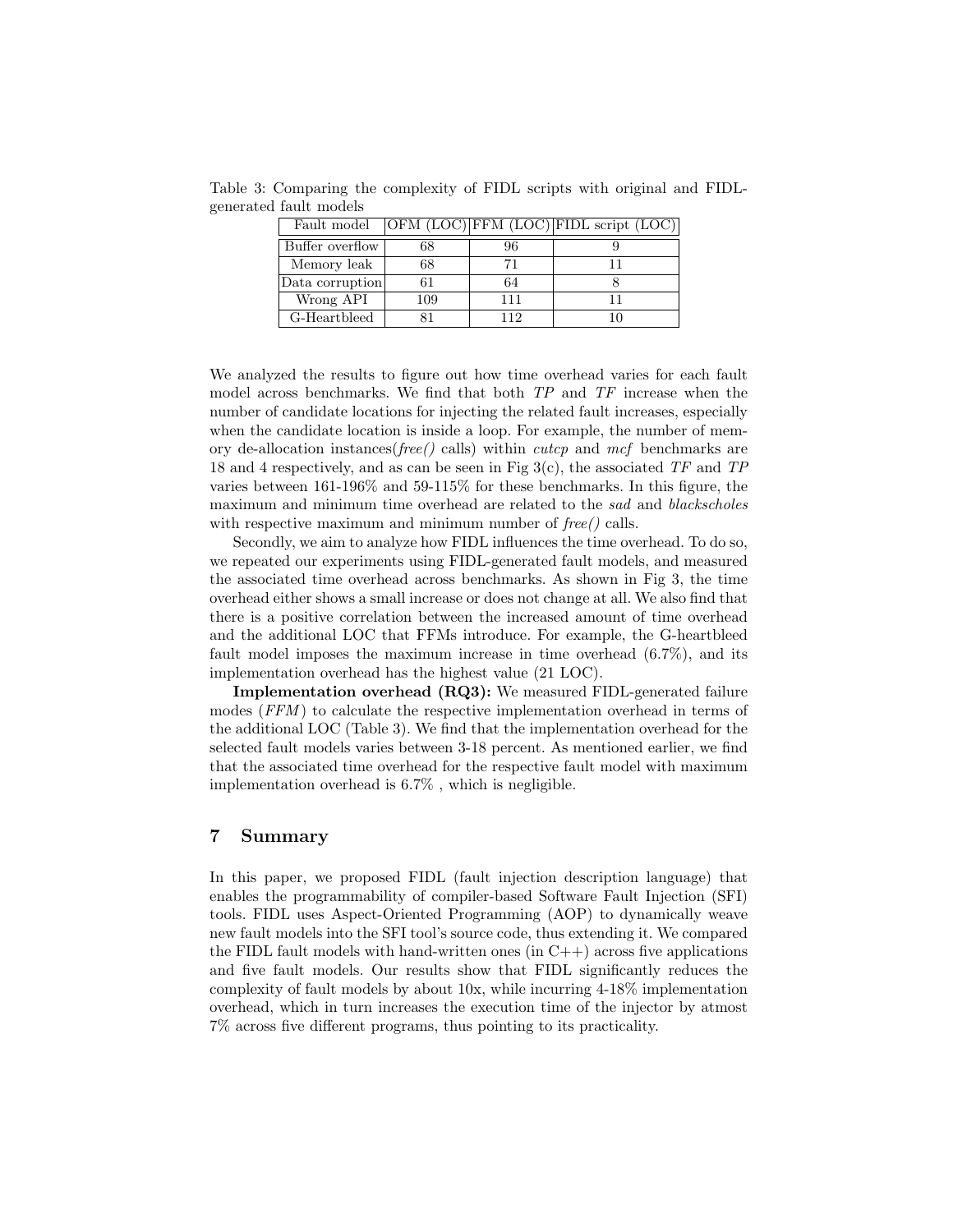

Fig. 3: Comparing Time overhead  $(\%)$  of selected fault model across benchmarks; (a)buffer overflow , (b) data corruption , (c) memory leak , (d) G-heartbleed, (e) Wrong API.



Fig. 4: Distribution( $\%$ ) of aggregate impact types of sample fault models over 5 programs; (a) data corruption , (b) buffer overflow , (c) memory leak , (d) Wrong API , (e) G-heartbleed.

Acknowledgements: This work was supported by the Natural Sciences and Engineering Research Council of Canada (NSERC), and a gift from Cisco Systems. We thank Nematollah Bidokhti for his valuable comments on this work.

# References

- 1. Maryam Raiyat Aliabadi, Karthik Pattabiraman, and Nematollah Bidokhti. Soft-LLFI: A comprehensive framework for software fault injection. In *ISSRE 2014*, pages 1–5, 2014.
- 2. Christian Bienia, Sanjeev Kumar, Jaswinder Pal Singh, and Kai Li. The PAR-SEC benchmark suite: Characterization and architectural implications. In Parallel architectures and compilation techniques, pages 72–81, 2008.
- 3. Pete Broadwell, Naveen Sastry, and Jonathan Traupman. FIG: A prototype tool for online verification of recovery mechanisms. In Workshop on Self-Healing, Adaptive and Self-Managed Systems, 2002.